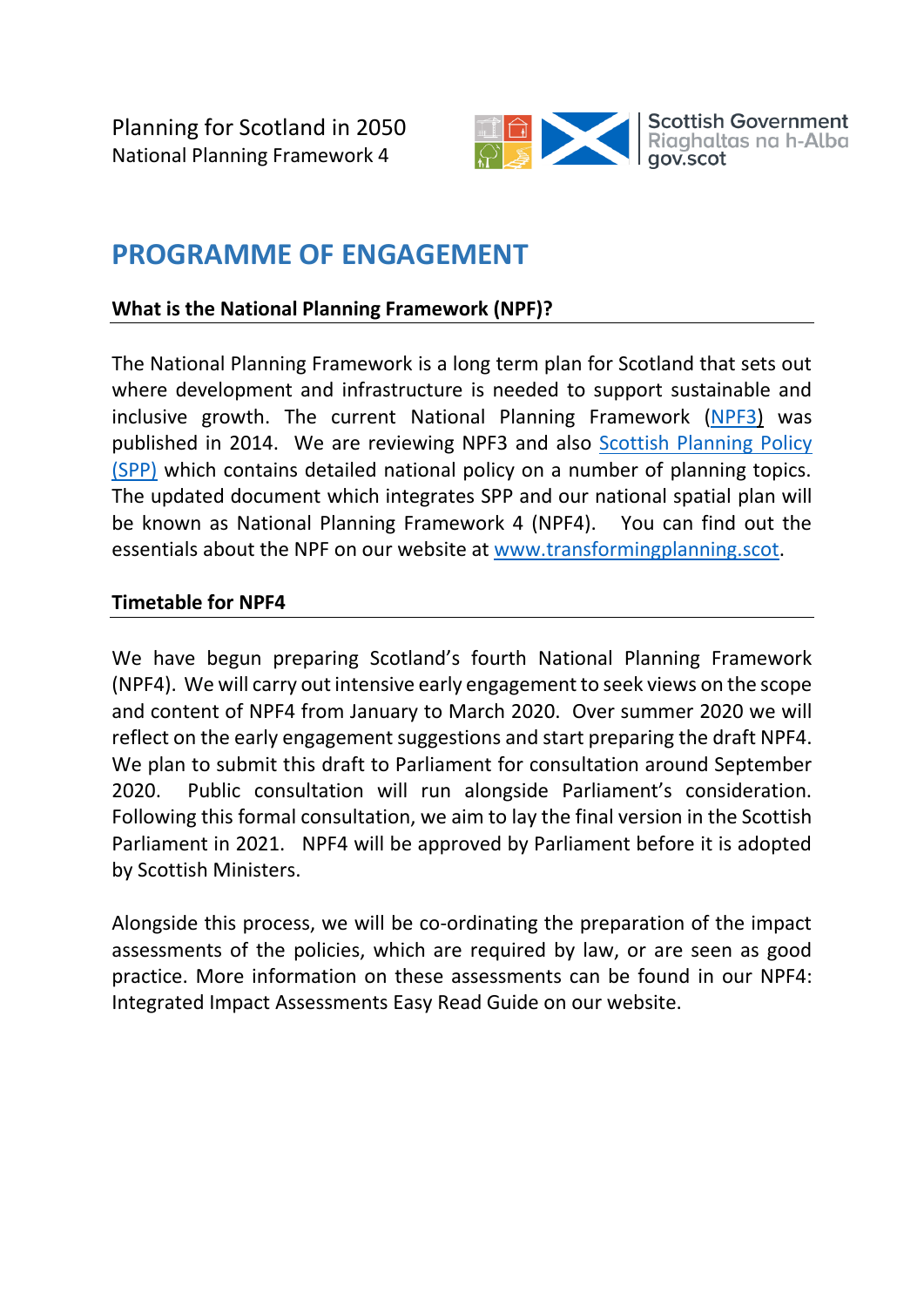#### **NPF Engagement**

We are committed to encouraging interest and wide public involvement in the preparation of Scotland's fourth National Planning Framework (NPF4). In preparing NPF4, we want to engage with a wide range of stakeholders in the public, community, voluntary and private sectors, as well as academics, experts and professional bodies. We will make a particular effort to reach beyond the people and organisations normally involved in planning consultations. This programme sets out details of our Engagement Principles, as well as reflecting on achievements to date, and opportunities in the next few months for all interested parties to contribute.

We consider this to be our early participation stage which will inform the content of a draft NPF4 which we will lay in Parliament and open to general consultation in September 2020. The key stages for the NPF are:



We have a number of legal requirements to fulfil in relation to participation and will publish our Participation Statement in the summer of 2020. The Participation Statement will cover the formal consultation stages of the review of NPF4 and will set out what participation opportunities will take place and with whom.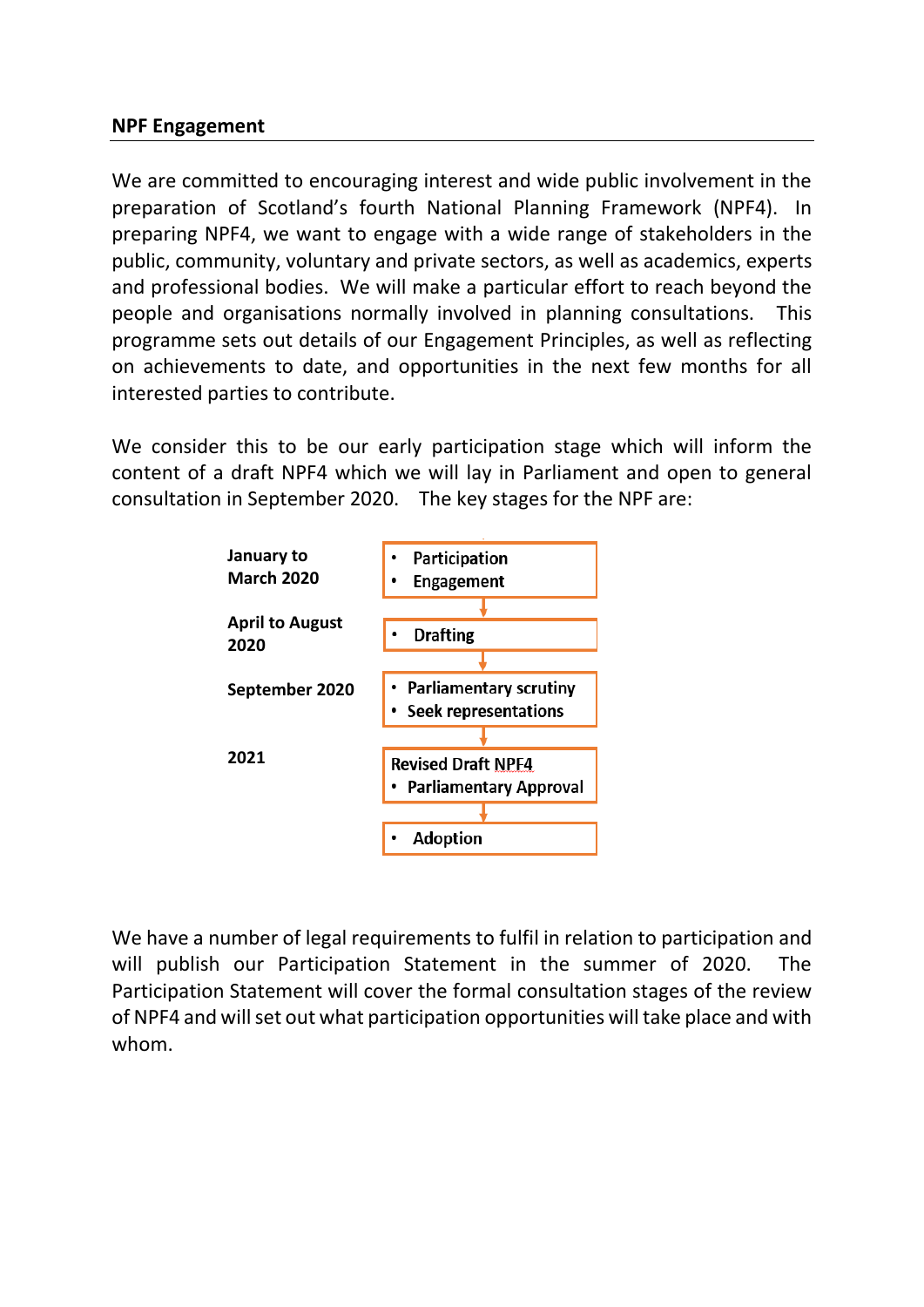### **Engagement Principles**

In preparing NPF4, we will:

- Proactively engage with a wide range of stakeholders in the public, community, voluntary and private sectors, as well as academic experts and professional bodies.
- Make a particular effort to reach beyond the people and organisations normally involved in planning consultations.
- Respond positively to requests to attend events and meetings.
- Provide regular progress updates through website, blog and twitter account.
- Provide a range of resources to help facilitate discussion and debate.
- Evaluate our engagement process using VOiCE (Visioning Outcomes in Community Engagement). Further information in Annex A.
- Report on the Scottish Government's four participation commitments and accompanying indicators in our Participation Statement (summer 2020).

### **Participation Achievements (September to December )**

We began work on developing NPF4 in September. The main focus of our work has been to prepare for the engagement due to begin in January 2020. We have:

- Set up a dedicated email account for all NPF enquiries [scotplan@gov.scot](mailto:scotplan@gov.scot)
- Started to blog about the NPF at [https://blogs.gov.scot/planning](https://blogs.gov.scot/planning-architecture/)[architecture/](https://blogs.gov.scot/planning-architecture/)
- Encouraged stakeholders to follow our blog platform and twitter account @ScotGovPlanning to keep up to date with progress.
- Begun using a twitter hashtag #scotplan
- Published research into changes to Scottish Planning Policy [\(https://www.gov.scot/publications/research-project-adoption-scottish](https://www.gov.scot/publications/research-project-adoption-scottish-planning-policy-local-development-plans/)[planning-policy-local-development-plans/\)](https://www.gov.scot/publications/research-project-adoption-scottish-planning-policy-local-development-plans/)
- Commissioned research on rural planning policy to 2050.
- Agreed to commission or undertake research on lifecycle greenhouse gas emissions; low car neighbourhoods; planning for air quality; blue and green infrastructure; and the implementation of section 3F of the Town and Country Planning (Scotland) Act.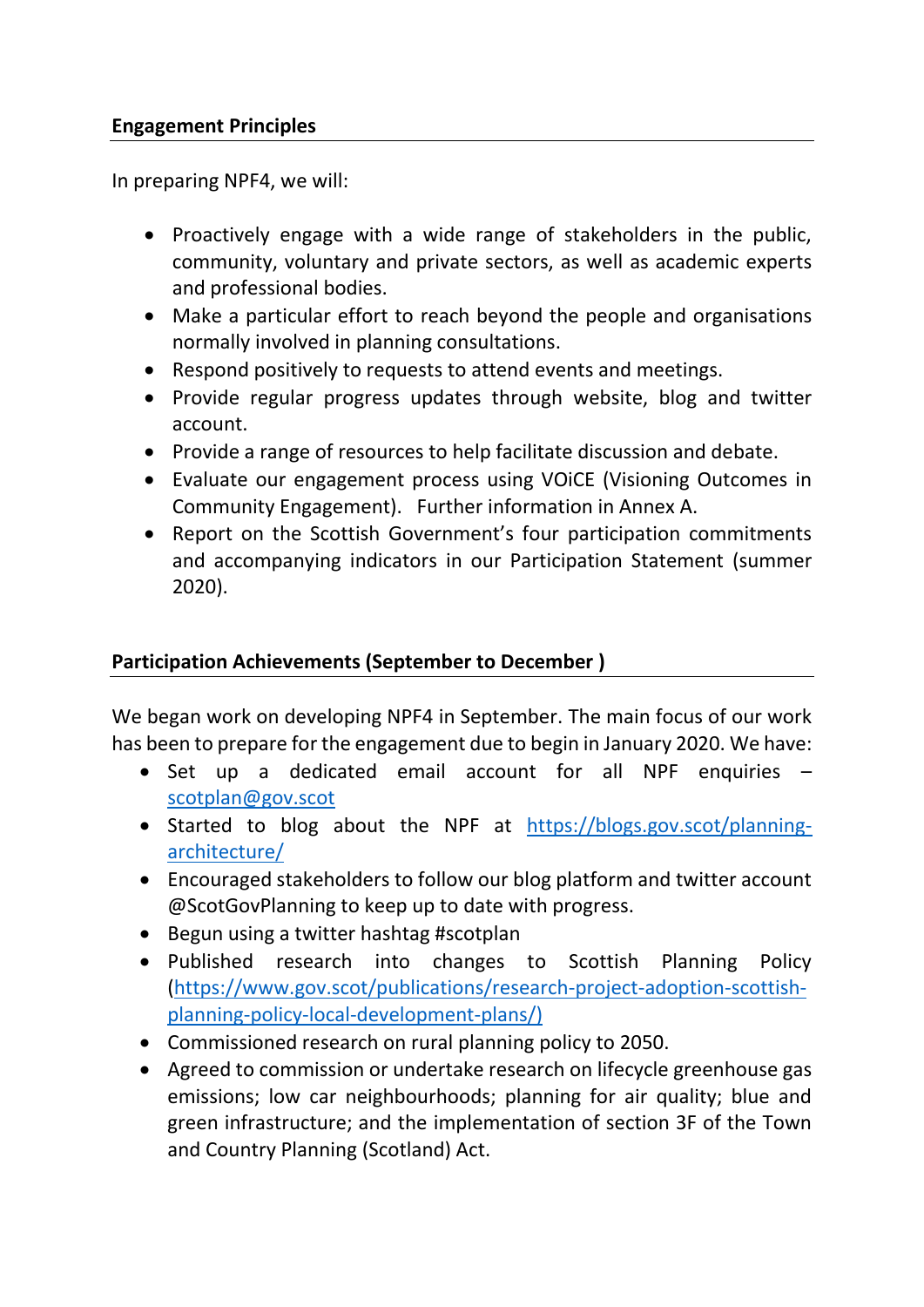- Invited people to prepare short 'Think Pieces' on the theme of Scotland 2050.
- Invited a range of stakeholders to suggest how to help us frame this engagement process. Suggestions have included: consideration of the use of deliberative methods of engagement; offers of roundtable discussions; techniques to encourage more woman to participate; a programme of engagement with planning professionals; closer coordination of engagement events with other Scottish Government consultations; and support for the public to participate in events.
- Undertaken early engagement with planning authorities on the development of regional working. Summary note and presentations from 2 October event available at [https://blogs.gov.scot/planning](https://blogs.gov.scot/planning-architecture/2019/10/25/regional-spatial-strategies-exploratory-event/)[architecture/2019/10/25/regional-spatial-strategies-exploratory-event/](https://blogs.gov.scot/planning-architecture/2019/10/25/regional-spatial-strategies-exploratory-event/)
- Attended a number of conferences and events including those organised by Homes for Scotland, Place Standard Alliance, Scottish Older People's Assembly, Scottish Renewables.
- Supported the Scottish Youth Parliament with a Shaping the Scotland of 2050 workshop in October. We published a blog post on this [https://blogs.gov.scot/planning-architecture/2019/11/01/scottish](https://blogs.gov.scot/planning-architecture/2019/11/01/scottish-youth-parliament-event-27-october-2019-dunfermline-high-school/)[youth-parliament-event-27-october-2019-dunfermline-high-school/](https://blogs.gov.scot/planning-architecture/2019/11/01/scottish-youth-parliament-event-27-october-2019-dunfermline-high-school/)
- We have met a range of stakeholders including Age Scotland, Clydeplan, Crown Estates, Disability Equality Scotland, Engender, Girl Guiding Scotland, Heads of Planning (Scotland), Improvement Service, Land Reform Review Group, NFU(Scotland), Scottish Environment Protection Agency, Scottish Land and Estates, Scottish Natural Heritage, Scottish Wildlife Trust, Working Group on Gypsy/Traveller Accommodation, YoungScot, Zero Waste Scotland. The main aim of these meetings has been to inform organisations about NPF4 and the potential opportunities for framing the scope and content of the document.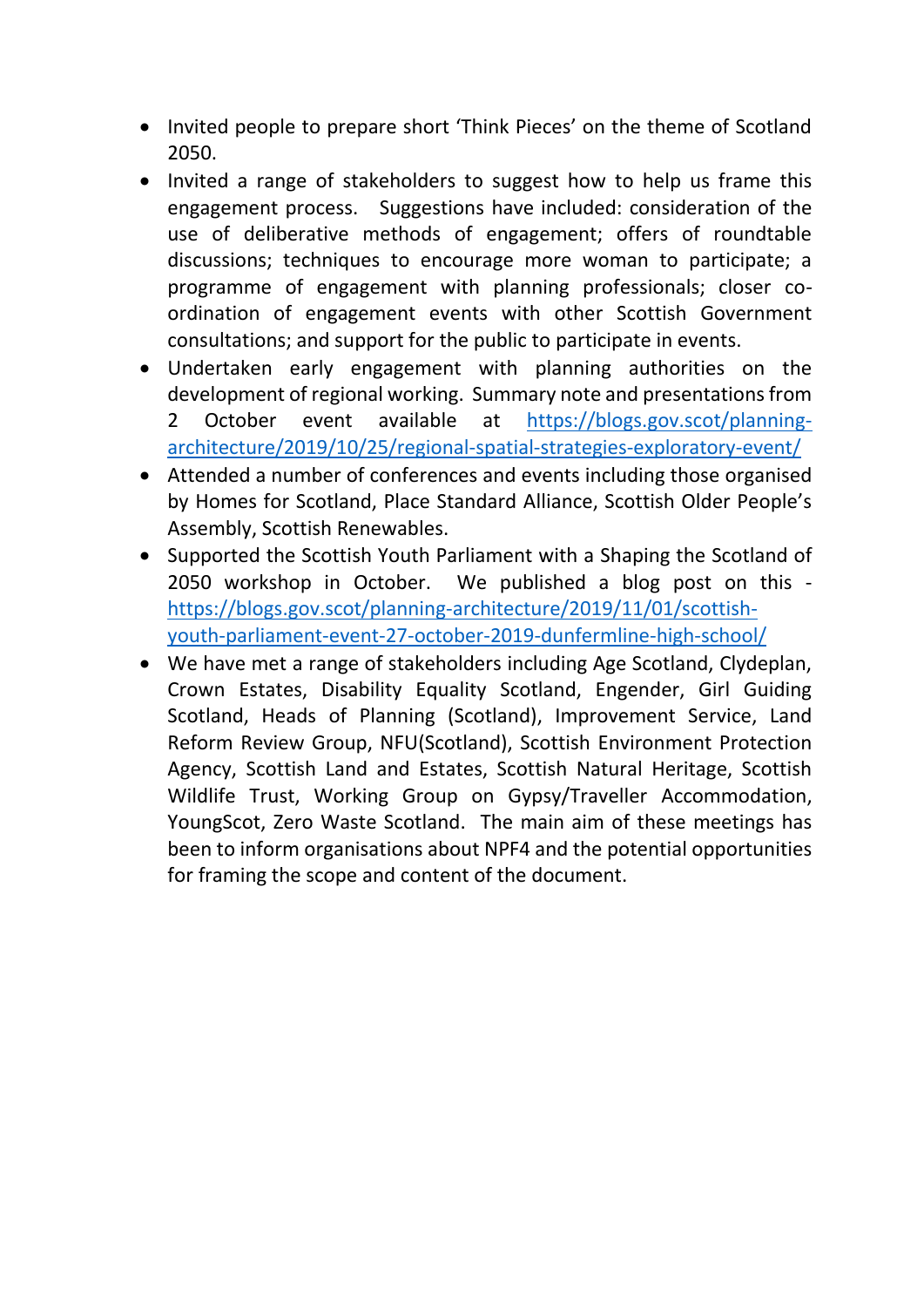### **Upcoming Engagement Opportunities (January to March 2020)**

This list contains details of engagement opportunities and events that are planned at the time of publication. As the programme progresses, we will be adding to this to ensure we have wide representation of stakeholders and will publicise further events and opportunities in updates on our website.

- **Call for Ideas** Between January and March 2020, we will have an open call for ideas. We will encourage all individuals and stakeholders to participate in our engagement events, and we will also invite people to write to us. Whilst any ideas can be submitted to us at this stage, we will be particularly interested in responses to a series of questions we have developed to help frame discussions.
- **NPF4 Scotplan 2050 Roadshow** We are organising a programme of events across the country to give people the opportunity to consider key questions on the NPF. The events will be informal and participative. People will have opportunities to consider key questions on the scope and content of NPF4. We will work with national and local organisations, partnerships and networks to define the best approach in each area. Where possible, at each location, we will ensure there is general drop in opportunity for any individual to ask us about the NPF. Our programme will be set out on our website at [www.transformingplanning.scot](http://www.transformingplanning.scot/) and highlighted through our twitter account.
- **Meetings / Seminars / Conferences** we will look to respond positively to requests for attendance at events to inform and involve stakeholders in developing the scope and content of NPF4. We will maintain a register of such opportunities to be published in our Participation Statement.
- **Community Grant Scheme** We will support communities to engage locally through a small grants scheme to assist them in considering the scope and format of NPF4. Further details on eligibility and how to apply will be advertised in January.
- **Resource pack** to help facilitate discussion we will provide materials pitched at a range of audiences to help people engage. These resources can also be used by stakeholders wishing to undertake consultation within their own groups and networks. We will also make available copies to each local authority and each local authority Community Council Liaison Officer to disseminate. Resources will include: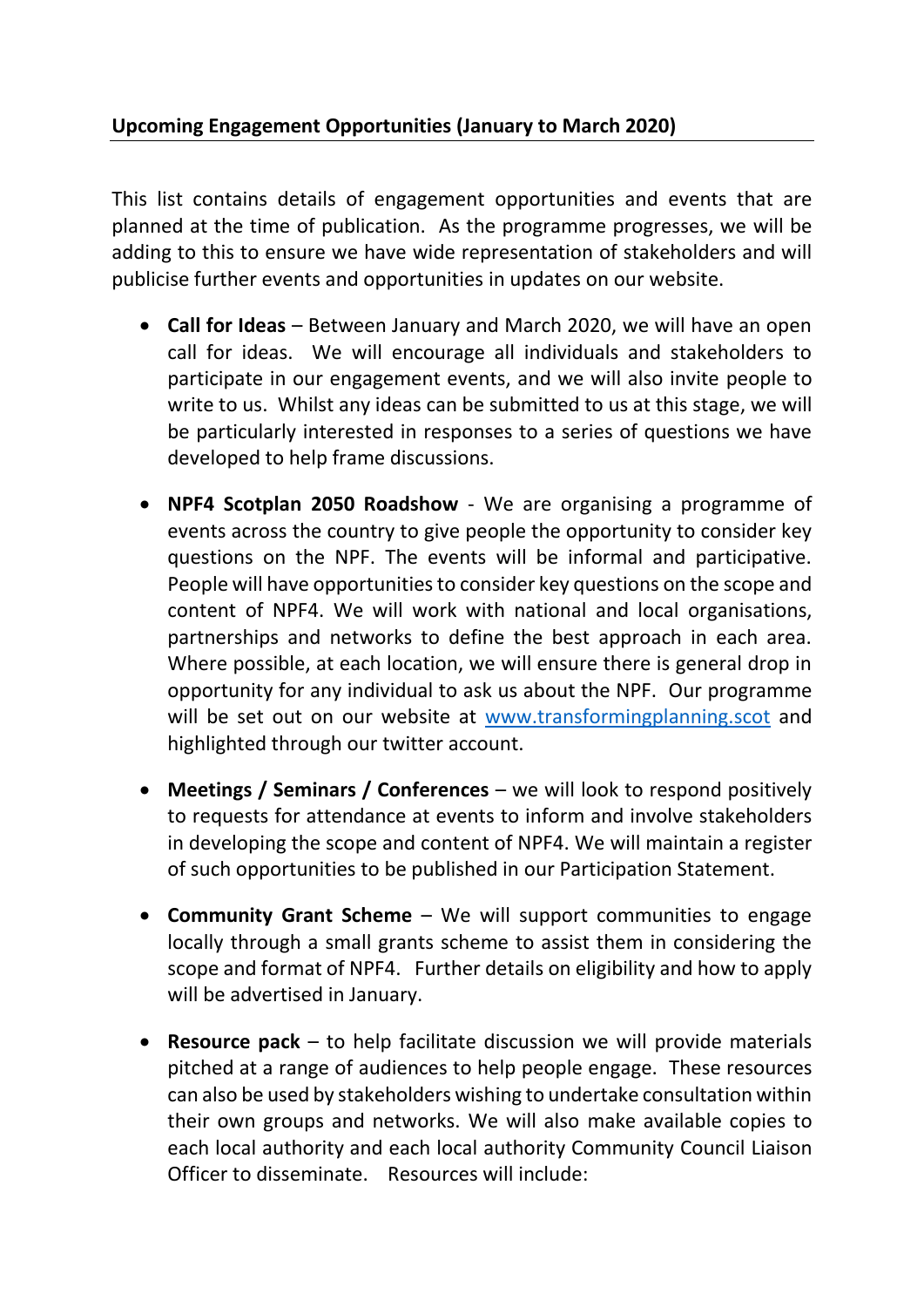- o general fact sheets on the NPF; trends to 2050; national developments; regional spatial strategies; and each individual planning policy topic.
- o Questions to prompt thinking and provoke debate.
- $\circ$  A 'How to' guide to running community events to generate feedback.
- $\circ$  Think piece papers we will publish a series of think pieces by a variety of stakeholders to stimulate debate.
- $\circ$  We will also provide doodle maps to encourage people to draw their own maps of Scotland in 2050.
- o Links to PowerPoint presentations
- **Working with the planning profession** We will work with the Royal Town Planning Institute (RTPI) to support a number of events and ways to disseminate information to the planning profession. These include:
	- o **RTPI Chapter events** we will attend events facilitated by the RTPI's 7 Chapters.
	- o **International Planning Conference** we have commissioned the RTPI to host a conference looking at what we can learn from international practice on spatial planning.
	- o **Scottish Planning Forum**  the Forum will meet to discuss key priorities and emerging themes for NPF4.
	- o **Scottish Young Planners Workshop** the RTPI will facilitate a workshop for young planners and those new to the profession.
	- o **Scottish Planner** we will provide updates on progress through the Scottish Planner. We will also promote through the blog.
	- o **Roundtable Discussions** –the RTPI will set up 4 roundtable sessions to discuss key themes.
- **The Gathering** we will host a stand at the Gathering on 19 and 20 February at the SEC, Glasgow and invite stakeholders to come to discuss their ideas with us.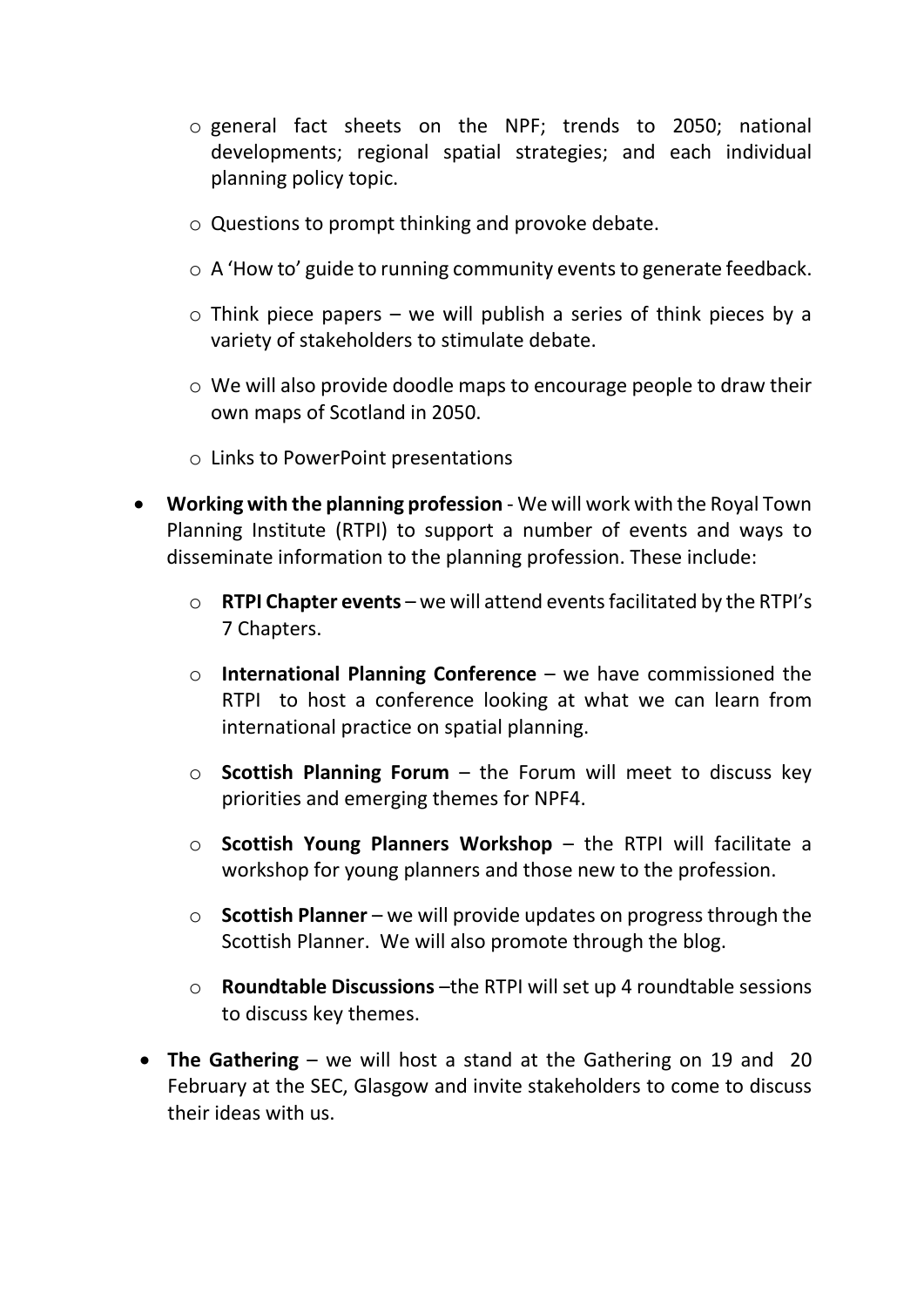- **Impact Assessment Evidence** During the Call for Ideas stage, we will also be calling for evidence to support the range of statutory and nonstatutory impact assessments which will accompany NPF4 including Business and Regulatory Impact Assessment, Children's Rights and Wellbeing Impact Assessment, Equality Impact Assessment, Fairer Scotland Duty Assessment, Habitats Regulations Appraisal, Human Rights, Island Communities Impact Assessment and Strategic Environmental Assessment. We will support the Call for Ideas by bringing together a range of bodies with an interest in the equalities related impact assessments.
- **Impact Assessment Easy Read Guide** we will publish an easy read guide to help stakeholders understand the purpose and process for impact assessments for NPF4.
- **MSPs -** Parliament will have an enhanced role in NPF4. Kevin Stewart MSP, Minister for Local Government, Housing and Planning will write to the Convenor of the Local Government and Communities Committee advising them that this programme has been published and inviting them to participate in early engagement.
- **Planning Convenors** Convenors of local authority planning committees will be provided briefing on NPF4 at a meeting with the Scottish Government. They will have the opportunity to contribute their views on key policy themes. The NPF team is keen to support the Improvement Service in the preparation of a briefing note providing all elected members with information on the preparation of the NPF, its role in decision making and inviting them to contribute their views on key policy themes.
- **Joined up Government -** We will continue to liaise with officials within the Scottish Government and its agencies responsible for a wide range of relevant policy areas, including those identified in the 2019 Planning Act. Regular discussions involving officials from across government will also take place through established policy forums, groups and boards.
- **National Developments** we will invite ideas for national developments that will help deliver the aims of the NPF4.
- **Supporting Regional Spatial Strategies** we will liaise with authorities to support the development of interim regional spatial strategies to feed into NPF4. We will provide financial resource to assist the facilitation of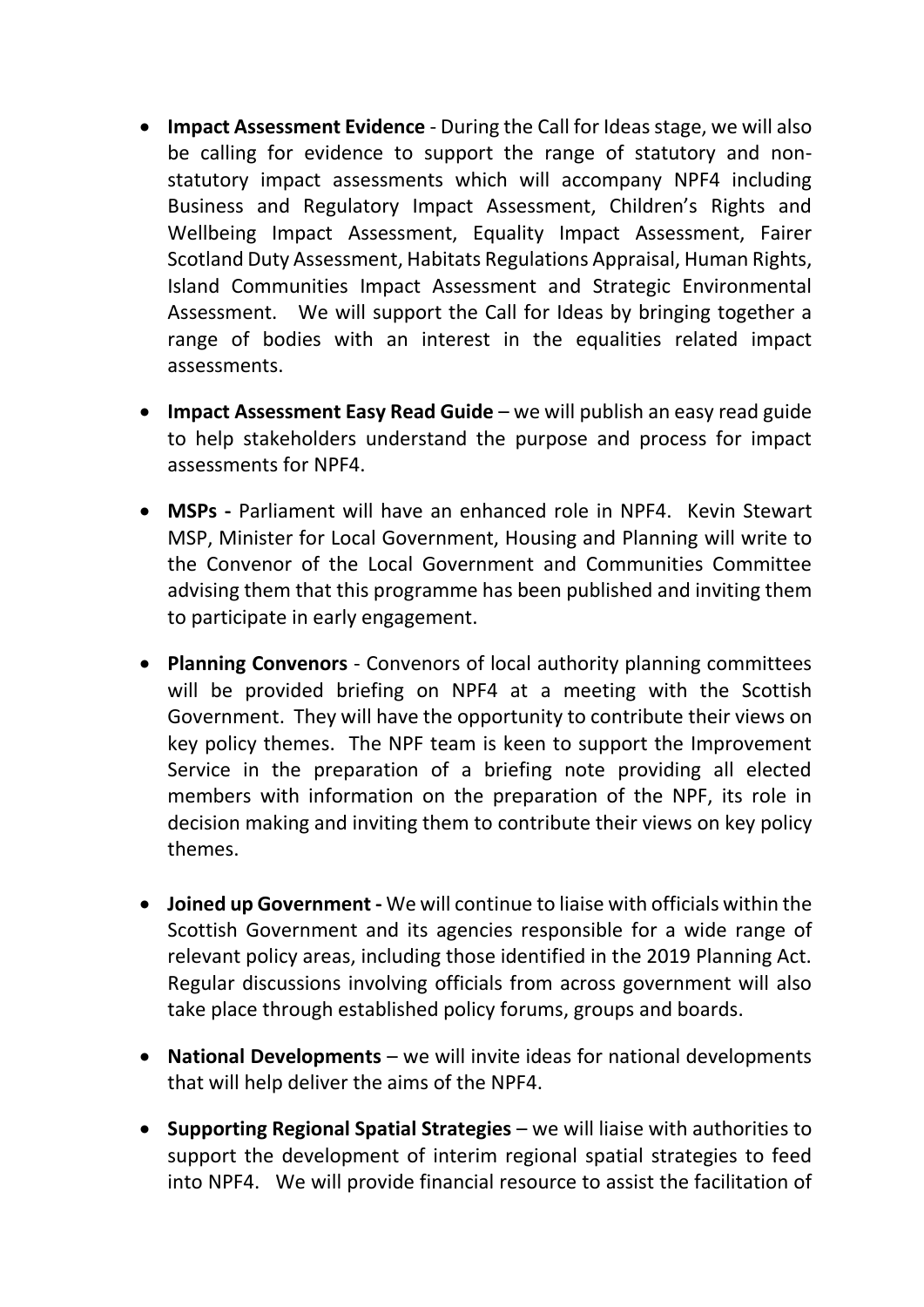their discussions and will bring authorities together at key stages to discuss progress and share ideas and experience.

- **Consult on Integrated Impact Assessment (IIA) Scoping Reports** we will make our IIA scoping report available online for comment in early 2020.
- **Twitter** our twitter feed allows stakeholders to keep up to date with progress. As the engagement process commences, we will consider the scope for twitter forums.
- **Email Enquiries** Our email enquiry mailbox [\(scotplan@gov.scot\)](mailto:scotplan@gov.scot) allows individuals and organisations to contact the NPF team with any enquiry including explaining the participation process and providing assistance with making representations on the scope and content of the NPF. We will monitor the inbox during office hours and respond to all enquiries quickly.

### **Keep in touch**

For more information and other resources



 $\tilde{\mathbf{w}}$ https://blogs.gov.scot/planning-architecture/



@ScotGovPlanning #scotplan



[scotplan@gov.scot](mailto:scotplan@gov.scot)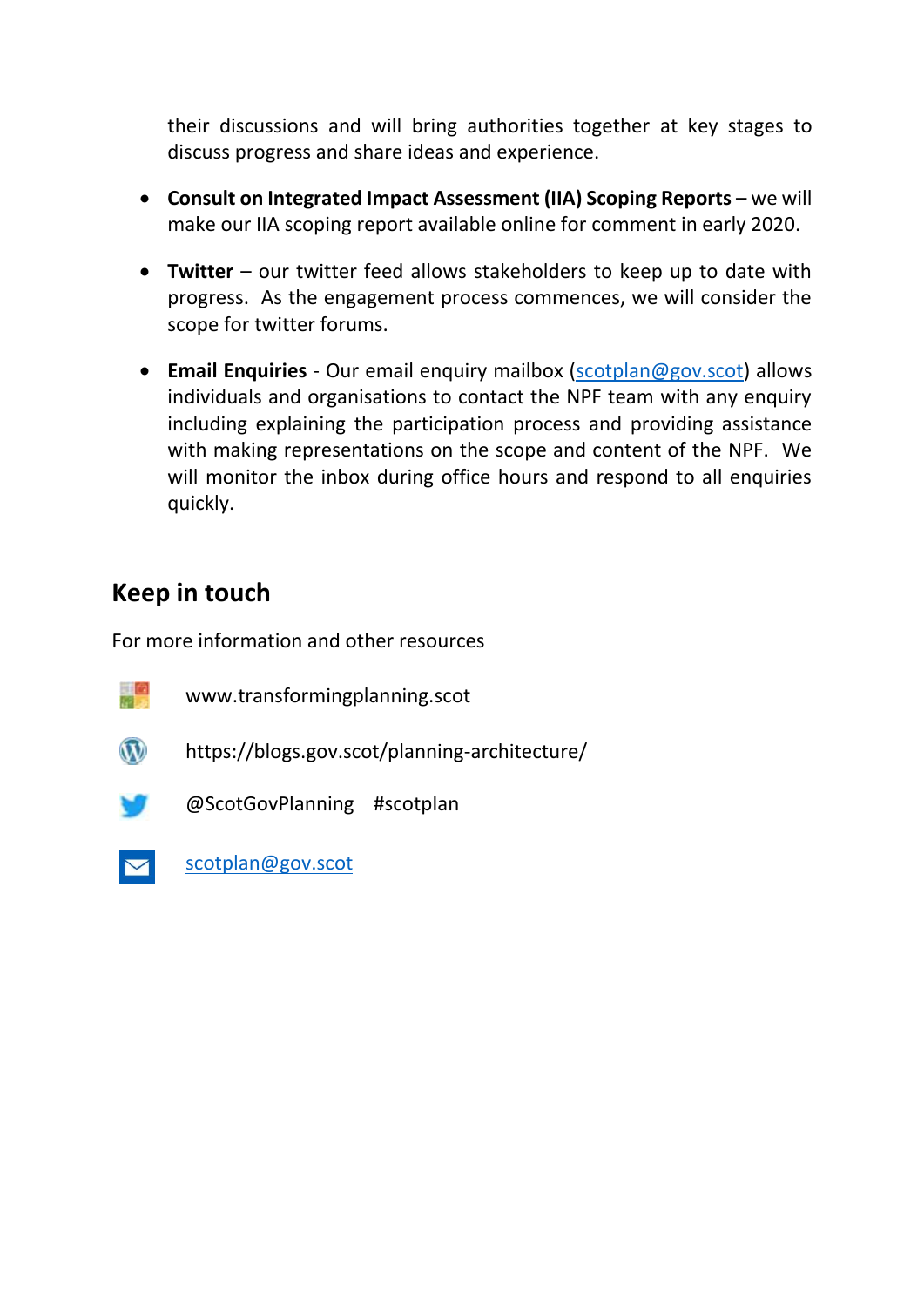### **Annex A – WHO WE WILL ENGAGE WITH**

The engagement process will be evaluated using the VOiCE (Visioning Outcomes in Community Engagement) toolkit which was published by the Scottish Government as part of its support for implementation of the National Standards for Community Engagement.

Initial engagement will be focused on raising awareness and involving stakeholders in preparing the scope and content of NPF4 plus drawing together relevant evidence.

The first stage of the VOiCE analysis identified a number of interests in the preparation of NPF4. We have supplemented this list with other known interests and will target the following groups during the early engagement phase to invite them to participate in the early engagement phase and outline the programme for formal engagement from September 2020.

| <b>Amenity, Community and Environmental Organisations</b>                                                                                                                                                                                                                                                                                                                                                                                                                                                                                                                                                                                                                                                                                                                                                                                                                                                                                                                                                                                          |                                                                                                                                                                                                                                                                                                                                                                                                                                                                                                                                                                                                                                                                                                                                                                                                                                                                                                                                                                                                             |  |
|----------------------------------------------------------------------------------------------------------------------------------------------------------------------------------------------------------------------------------------------------------------------------------------------------------------------------------------------------------------------------------------------------------------------------------------------------------------------------------------------------------------------------------------------------------------------------------------------------------------------------------------------------------------------------------------------------------------------------------------------------------------------------------------------------------------------------------------------------------------------------------------------------------------------------------------------------------------------------------------------------------------------------------------------------|-------------------------------------------------------------------------------------------------------------------------------------------------------------------------------------------------------------------------------------------------------------------------------------------------------------------------------------------------------------------------------------------------------------------------------------------------------------------------------------------------------------------------------------------------------------------------------------------------------------------------------------------------------------------------------------------------------------------------------------------------------------------------------------------------------------------------------------------------------------------------------------------------------------------------------------------------------------------------------------------------------------|--|
| 2050 Climate Group<br><b>Adaptation Scotland</b><br>$\bullet$<br><b>Alcohol Focus Scotland</b><br>$\bullet$<br><b>ASH Scotland</b><br>$\bullet$<br><b>Built Environment Forum Scotland</b><br>$\bullet$<br><b>Climate Ready Clyde</b><br>$\bullet$<br><b>Coalfields Regeneration Trust</b><br>$\bullet$<br>Common Weal<br>$\bullet$<br><b>Community Councils</b><br>$\bullet$<br><b>Community Energy Scotland</b><br>٠<br><b>Community Land Scotland</b><br>٠<br><b>Corra Foundation</b><br>$\bullet$<br><b>Cycling Scotland</b><br>$\bullet$<br><b>Development Trust Association Scotland</b><br>$\bullet$<br>FoE Scotland<br>$\bullet$<br>Glasgow and the Clyde Valley Green<br><b>Network</b><br><b>Greenspace Scotland</b><br>٠<br><b>Housing Options Scotland</b><br>$\bullet$<br>John Muir Trust<br>$\bullet$<br>MacMillan<br>$\bullet$<br><b>Mental Health Foundation</b><br>$\bullet$<br>Keep Scotland Beautiful<br>٠<br><b>Nesta</b><br>$\bullet$<br><b>Nourish Scotland</b><br>$\bullet$<br><b>Obesity Action Scotland</b><br><b>PAS</b> | • Paths for All<br><b>Planning Democracy</b><br><b>Reforesting Scotland</b><br>$\bullet$<br><b>RSPB Scotland</b><br>$\bullet$<br>Scotland Against Spin<br>$\bullet$<br>Scotland's Towns Partnership<br>$\bullet$<br>Scotland Against Spin<br>$\bullet$<br>Scottish Allotments and Gardens Society<br>$\bullet$<br>• Scottish Civic Trust<br><b>Scottish Communities Alliance</b><br>$\bullet$<br><b>Scottish Community Development Centre</b><br>$\bullet$<br><b>Scottish Environment Link</b><br>$\bullet$<br><b>Scottish Mediation</b><br><b>Scottish Obesity Alliance</b><br>$\bullet$<br><b>Scottish Rural Action</b><br>$\bullet$<br><b>Scottish Wildlife Trust</b><br>$\bullet$<br>Social Farms and Gardens<br>$\bullet$<br>• Soil Association<br>• SPOKES<br><b>SRUC</b><br>$\bullet$<br>Stop Climate Change Scotland<br>$\bullet$<br><b>STUC</b><br>$\bullet$<br><b>SURF</b><br>$\bullet$<br>• SUSTRANS<br><b>Transform Scotland</b><br>$\bullet$<br><b>WWF</b><br>$\bullet$<br>Zero Waste Scotland |  |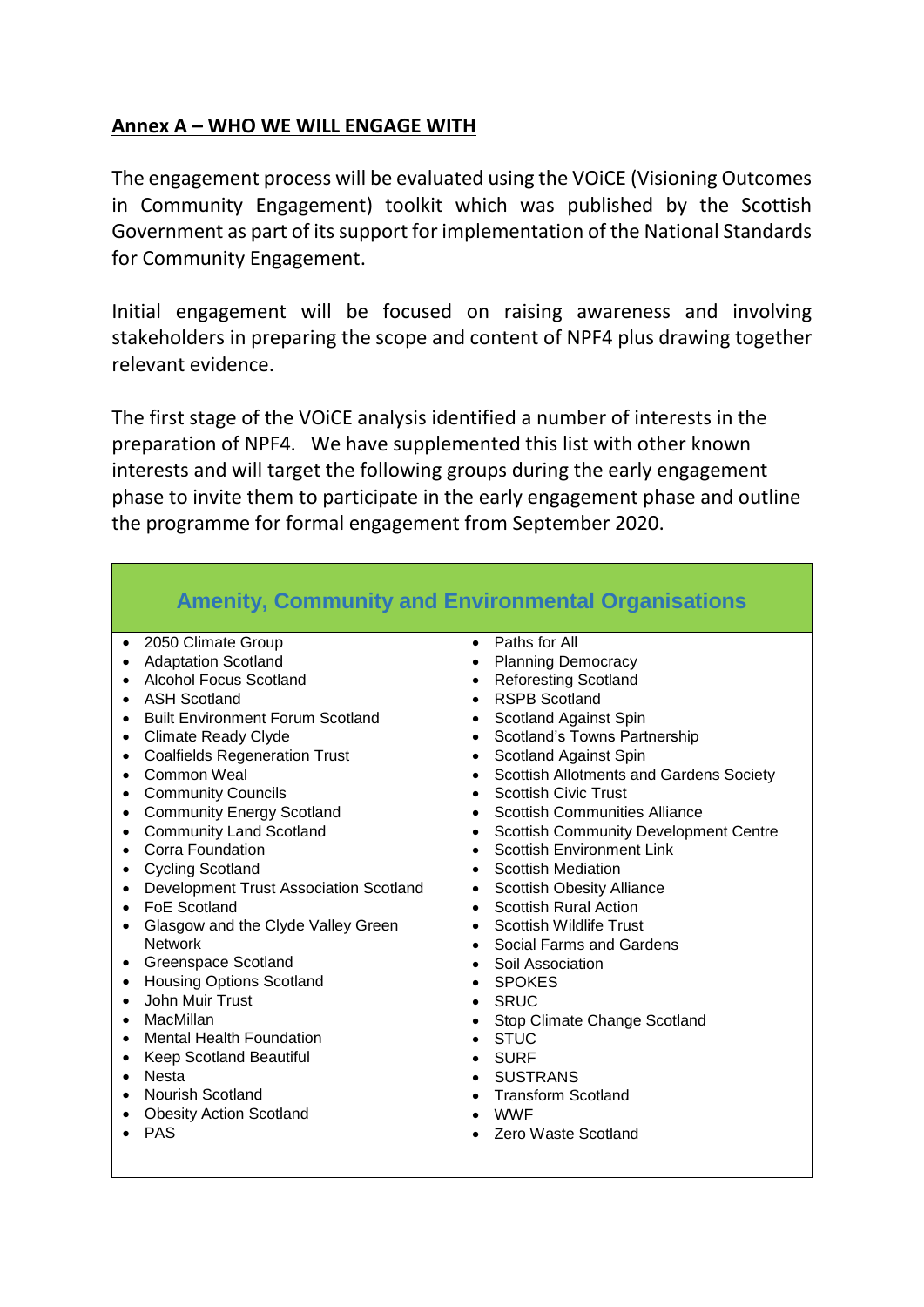### **Business (and representative bodies)**

- Aberdeen Airport
- Airport Operators Association
- Assoc. for Decentralised Energy
- Assoc. Scottish Shellfish Growers
- $\bullet$  CBI
- **•** Centrica
- Committee of Scottish Bankers
- Confor
- Crown Estates Scotland
- District Heating Scotland
- Dundee Waterfront
- EDF Energy
- **•** Edinburgh Airport
- Energy Catapult
- Faculty of Advocates
- Federation of Burial and Cremation **Authorities**
- Federation of Small Businesses
- Glasgow Airport
- Highlands and Islands Airports Limited
- Highland Small Communities Housing Trust
- Homes for Scotland
- $\bullet$  Ineos
- Inogy Renewables Scotland
- Institute of Directors
- National Association of Funeral Directors
- National Custom and Self Build Association
- National Grid
- Network Rail
- NFU (Scotland)
- Prestwick Airport
- Rail Freight Group (Scotland)
- Scottish Chambers of Commerce
- Oil and Gas UK
- OVO Energy
- SCDI
- SAC Consulting
- Scottish and Southern Electricity Networks
- Scottish and Southern Electricity Renewables
- Scottish Association of Young Farmers Clubs
- Scottish Crofting Federation
- Scottish Environmental Services Association
- Scottish Federation of Housing Associations
- Scottish Food Trade Association
- **•** Scottish Futures Trust
- Scottish Land and Estates
- Scottish Planning Consultants Forum
- Scottish Power Transmission
- Scottish Power Renewables
- Scottish Property Federation
- Scottish Renewables
- Scottish Retail Consortium
- Scottish Salmon Producers Organisation
- Scottish Showmen's Guild
- Scottish Tenant Farmers Association
- Scottish Tourism Alliance
- Scottish Woodlands Ltd
- **SGN**
- Solar Trade Association
- Star Renewable Energy
- Tilhill
- UK Hospitality
- UK Mobile Operators Association

### **Planning authorities**

- 34 planning authorities
- Heads of Planning Scotland
- 4 Strategic Development Plan Authorities

# **Key Agencies**

- Key Agency Group
- Architecture and Design Scotland
- Crofters Commission
- Forestry and Land Scotland
- Highlands and Islands Enterprise
- Historic Environment Scotland
- Marine Scotland
- 
- - Regional Transport Partnerships
		- Scottish Enterprise
		- Scottish Environment Protection Agency
		- Scottish Forestry
		- Scottish Natural Heritage
		- Scottish Water
		- Transport Scotland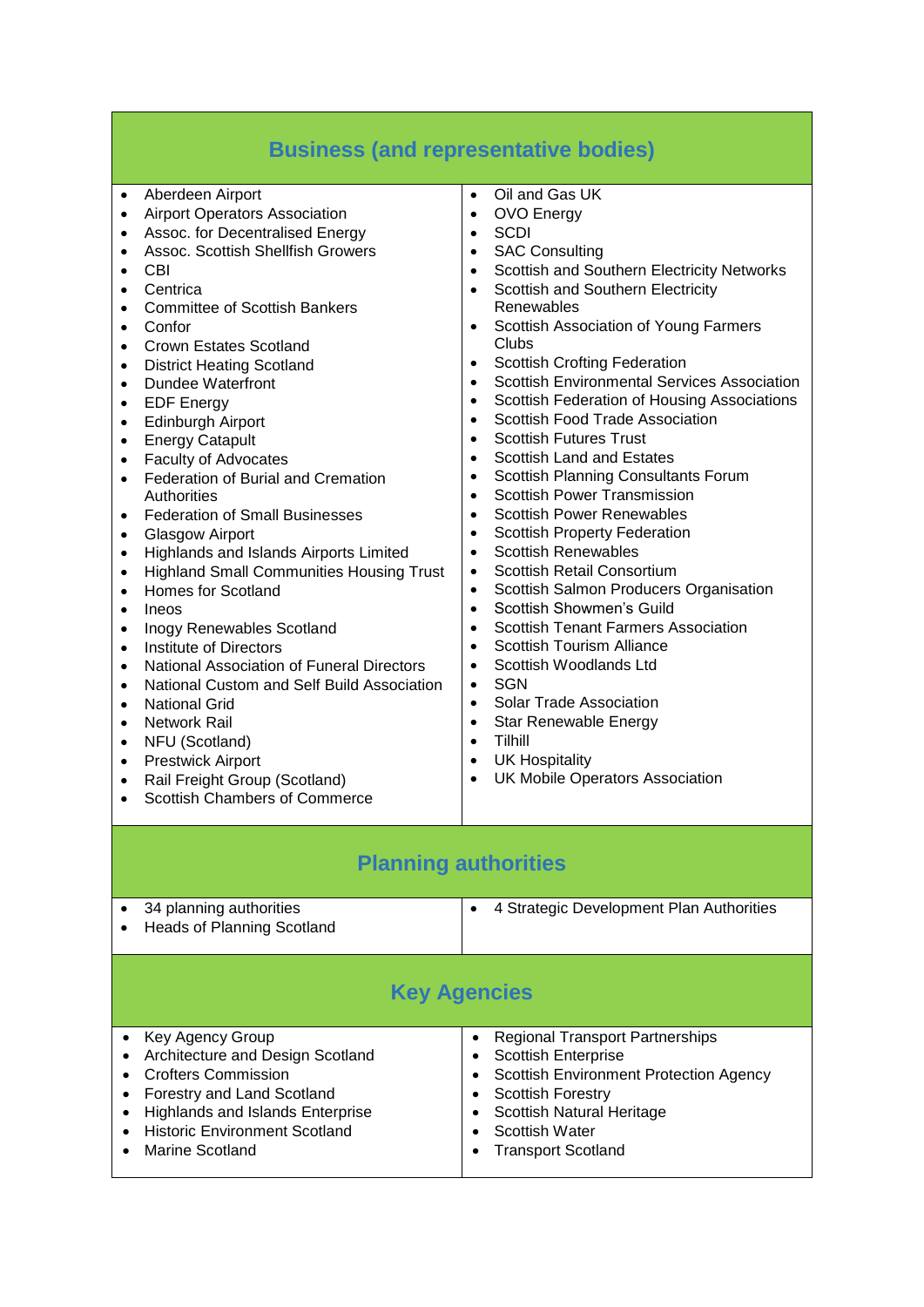### **Other Public Bodies (and Officers Groups)**

- Assoc. Local Authority Chief Housing **Officers**
- Big Lottery
- Central Scotland Green Network
- Children and Young People's Commissioner
- Civil Aviation Authority
- Community Council Liaison Officers
- Community Planning Partnership Managers **Network**
- COSLA
- Creative Scotland
- Diabetes UK
- Education Scotland
- Equality and Human Rights Commission
- Faculty of Public Health
- Food Standards Scotland
- Health and Social Care Alliance
- Improvement Service
- NHS Health Scotland
- Place Standard Alliance
- Regional Transport Partnerships
- Scottish Agricultural Arbiters' & Valuers' Association
- Scottish Canals
- Scotland's Centre for Regional Economic Growth
- Scottish Human Rights Commission
- Scottish Land Commission
- Scottish Local Authorities Economic Development Group
- Scottish Members' Services Development Network
- Scottish National Investment Bank
- Scottish Public Health Network
- Scottish Public Health Observatory
- SeaFish Scotland
- Society of Chief Officers of Transportation in **Scotland**
- SOLACE
- South of Scotland Economic Partnership
- **SportScotland**
- Sustainable Scotland Network
- UK Committee on Climate Change
- Veteran's Commissioner
- VisitScotland

### **Academic, Professional and other Bodies**

- Academy of Medical Sciences
- British Medical Association
- Chartered Institute of Ecology and Environmental Management
- Chartered Institute of Highways and **Transportation**
- Chartered Institute of Housing
- Edinburgh Centre for Carbon Innovation
- Expert Advisory Group on Migration and Population
- James Hutton Institute
- Landscape Institute

BEMIS

- Law Society of Scotland
- National Council of Rural Advisors

British Deaf Association Scotland

- Observatory for Sport in Scotland
- RIAS
- RICS
- Royal Environmental Health Institute for **Scotland**
- Royal Town Planning Institute
- Scottish Association of Social Work
- Scotland's Rural College
- Social Work Scotland
- UK Collaborative Centre for Housing Evidence
- University of Edinburgh
- University of Stirling

| <b>Equalities Organisations</b> |                           |  |
|---------------------------------|---------------------------|--|
| • Action on Elder Abuse         | MECOPP                    |  |
| • Age Scotland                  | Outside the Box           |  |
| • Alzheimer's Scotland          | <b>PAMIS</b><br>$\bullet$ |  |
| • Article $12$                  | People First Scotland     |  |
| • Barnardo's                    | <b>Play Scotland</b>      |  |

- Poverty Alliance
- Roar Connections for Life